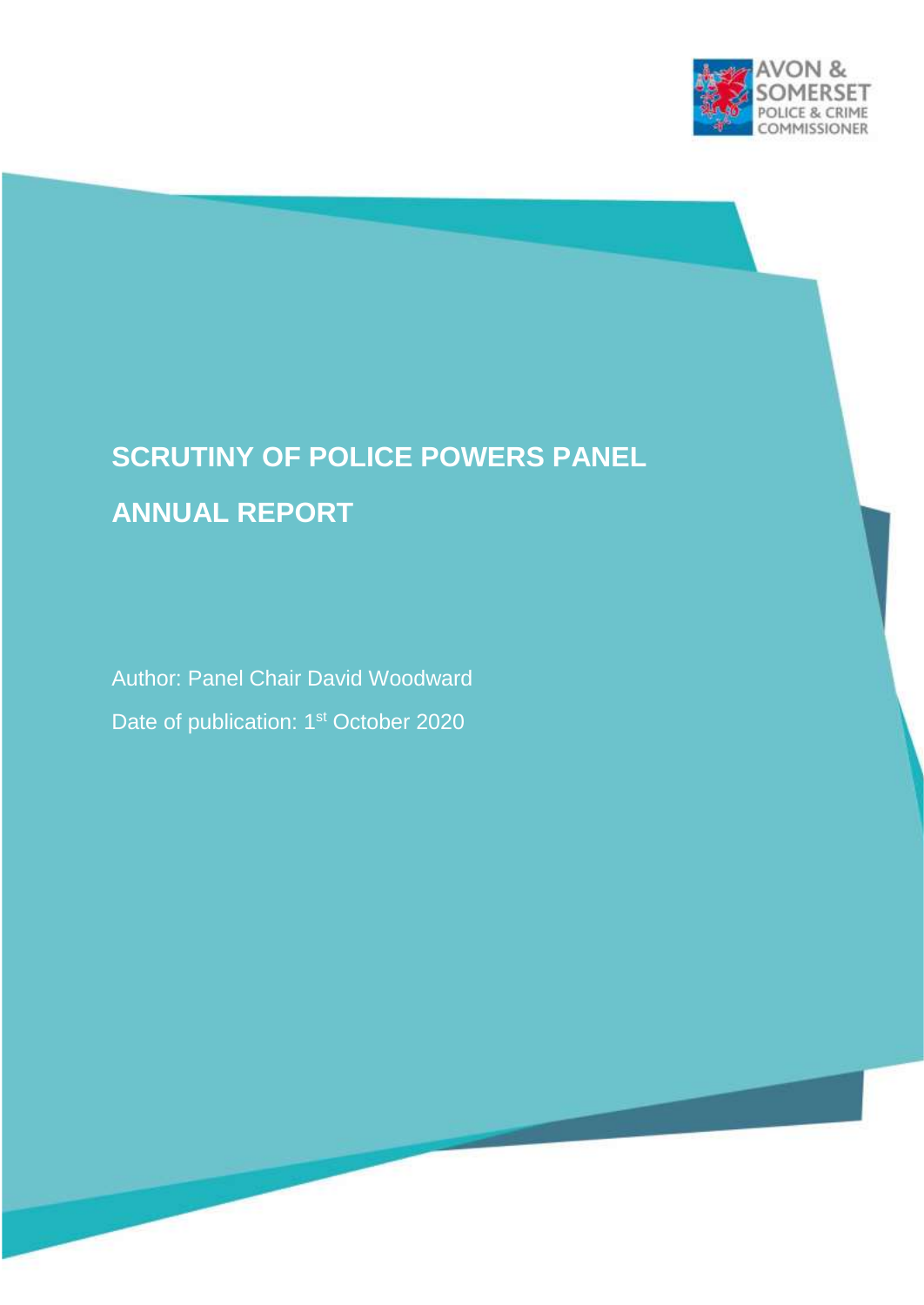

## **Contents**

## A Year of Challenge & Change

- 1. The Scrutiny Panel (the Panel) of 16 people has completed its 3rd year
- 2. The focus for the year
- 3. Scrutiny of Use of Force and enforcement of Covid-19 regulations
- 4. A flavour of the Panel's work
- 5. The Police's Internal Scrutiny Panel
- 6. Community engagement
- 7. What others say about us

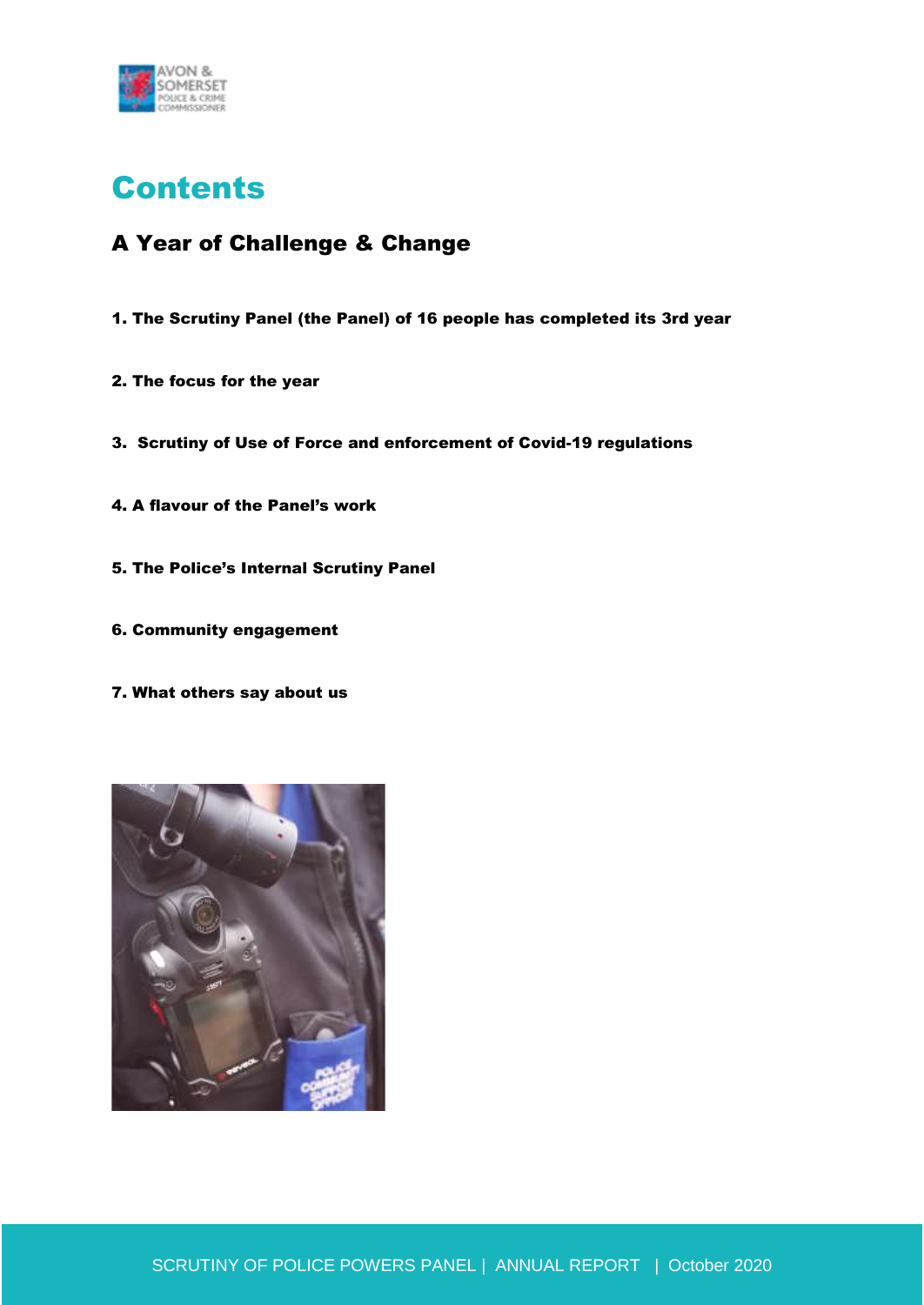

### **A YEAR OF CHALLENGE AND CHANGE**

#### 1. THE SCRUTINY PANEL (THE PANEL) OF 16 LOCAL PEOPLE HAS COMPLETED ITS THIRD YEAR OF:

- Independent scrutiny of Avon and Somerset Constabulary's, (the Police) use of their powers.
- Enhancing the public's confidence in the work of the Police.
- Ensuring openness and transparency by the Police.
- Acting as a 'critical friend' to the Police.
- Offering feedback to the Police on their use of their powers, in particular the use of force.

#### 2. THE FOCUS FOR THE YEAR HAS BEEN:

- Discrimination/disproportionality in the use of Taser and Stop and Search.
- Data quality.
- Monitoring the use of Body Worn Video.
- Promoting de-escalation and providing feedback on the de-escalation training for all Patrol Officers since Autumn 2019.
- Scrutinising the enforcement of coronavirus regulations.

#### 3. SCRUTINY OF USE OF FORCE AND ENFORCEMENT OF CORONAVIRUS REGULATIONS

Over the last 6 months, the Panel has adapted to remote scrutiny of cases and online quarterly meetings. The case scrutiny involves reading background information and viewing Body Worn Videos. In total, 154 cases were reviewed and the full Panel reports are available on the PCC [website.](https://www.avonandsomerset-pcc.gov.uk/reports-publications/scrutiny-police-powers-panel-reports/)

From the outset of coronavirus regulations the Police recognised the benefit of independent scrutiny of their interaction with the public. Consequently, the Panel remotely scrutinised 40 of these cases and the April, May and June 2020 reports are available [online.](https://www.avonandsomerset-pcc.gov.uk/reports-publications/scrutiny-police-powers-panel-reports/)

The quarterly meetings included updates and question and answer sessions with the Police on topics chosen by the Panel.

We welcomed observers to our meetings during the year. These included the Regional Director and the Engagement Officer from the Independent Office for Police Conduct (IOPC) and a member of the HMICFRS (Inspectorate of Constabularies).

Our reviews show the professionalism of front line officers, who are working in exacting and sometimes threatening circumstances. Our feedback includes commendations, questions and suggested learning points.

The panel is to be commended for its adaptability and work rate in order to maintain the level of scrutiny of use of force and, additionally, to scrutinise coronavirus cases. The Police and Crime Commissioner's (PCC's) office has been most supportive in enabling us to continue our work.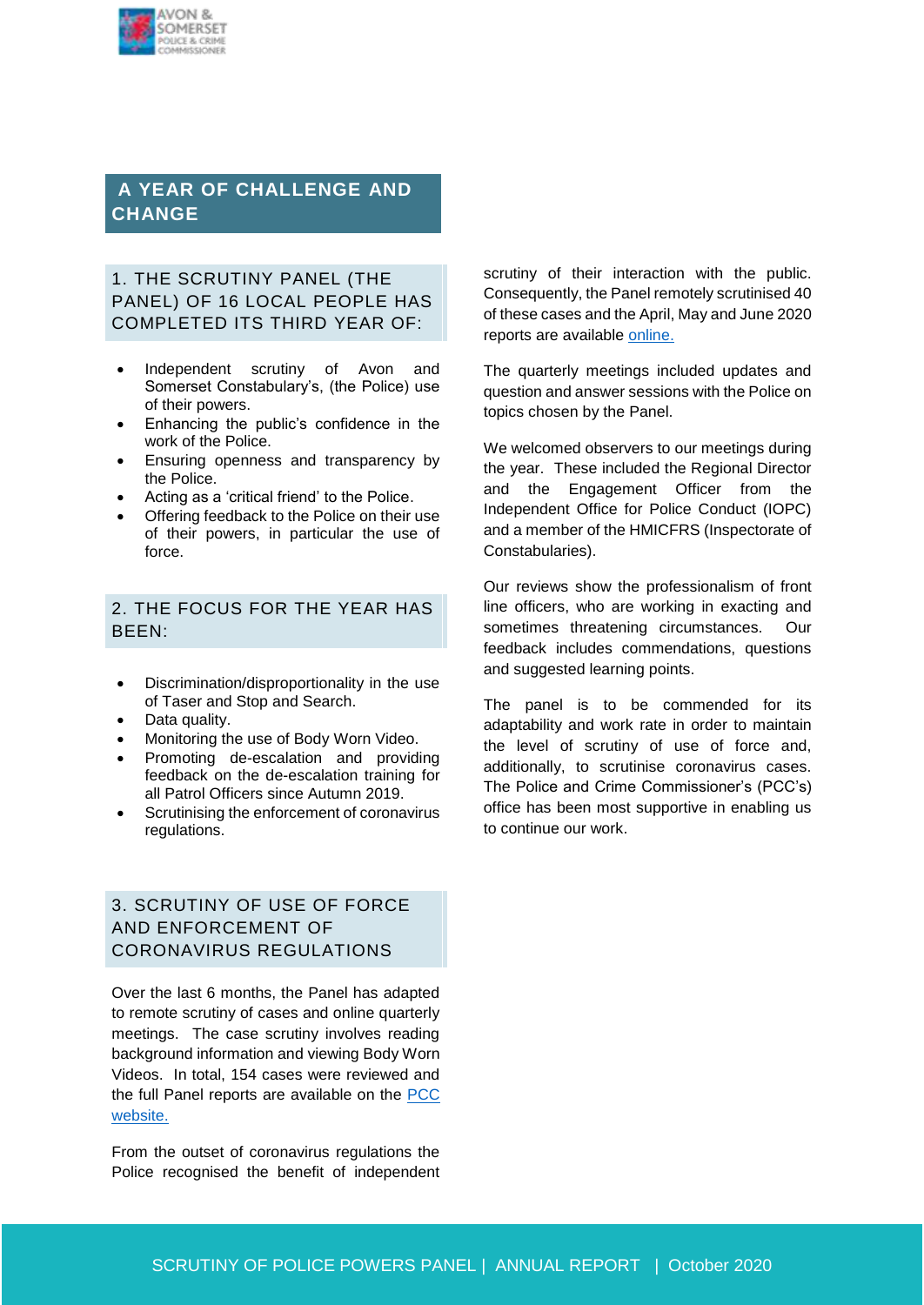

#### 4. A FLAVOUR OF THE PANEL'S **WORK**

March 2020 Panel report case review examples:

#### **Case 9: Stop & Search. Under 16s (12 & 14) – Bristol - 19/1/2020 5.30p.m.**

2 boys searched because they are near the site of an attempted robbery. However, one Panel member commented on the search of the 12 year old. The Stop and Search information is not fully explained, the Officer is not heard to identify himself but may have been done earlier before the body worn video is switched on. A receipt is also not offered. On the search of the 14 year old, a full Stop and Search explanation is given, including a receipt.

*Constabulary response: The Constabulary thanks the Panel for their response to this incident and notes the Panel's feedback, which has been forwarded onto the officers' supervisor for their awareness and consideration.*

#### **Case 15: Use of Force – Handcuffs, strike and Spit/Bite Guard used** – 15/12/2019 **12:38-1am.**

**Compliments to the Officers:** All three Panel members agree: BWV is turned on before attending the location, providing good information and context. An excellent example of Officers patiently maintaining the safety of an aggressive and strong man and themselves in very difficult circumstances. The use of the Spit Guard (put on easily) is appropriate because the suspect makes credible threats and spitting. The leading officer uses a very calm but authoritative tone during the whole interaction and keeps attempting to reason with the man. The other Officer tries to reason with him too. He even remains calm following the spitting and chooses to remain with the man in the back of the van. The need for restraint continues when the male is in the police van. Praise to this officer for his calm approach. This was a difficult situation, well handled. Ethnicity recorded as: blank. The person is actually white.

*Constabulary response: Thank you for the positive feedback. This has been shared with the officers involved and I agree that they dealt with this challenging situation very well. I note* 

*the comment in relation to recorded ethnicity – I have reinforced this point and this feeds in to our ongoing focus around data quality in this respect.*

#### **Case 16: Use of Force – Taser fired – 7am on 27/1/2020**

**Compliments:** The Female officer with the Taser is very clear and calm with instructions, using the Taser Red dot but the male does not comply. The Officer gives ample and appropriate warnings that the Taser is going to be used. The Taser is then discharged. The male remains up and the Taser is discharged again. The Officer is very calm, in control and empathetic throughout, trying to calm the male and says that the police are there to help him. The female officer demonstrates excellent policing, despite the obvious threat from a large suspect with either mental health or substance issues.

*Constabulary response: The differing views from panel members are noted with the panel commenting on the good communication, although query with the timing. This will be passed to training for consideration in future deliveries, although I do feel the Taser deployment was justified in the circumstances.*

#### **Case 21: Use of Force – Physical restraint – Holiday resort 18/12/2019 1.50a.m.**

**One concern** is the type of restraining technique used. At 05:03, is kneeling on the back of the neck standard restraint procedure for a suspect on the ground? Otherwise the Police action seems proportionate to the level of threat. Ethnicity: blank but actually white

*Constabulary response: The panel comments are noted with thanks. The panel concern raised in relation to the restraining technique is noted. As the panel mention, this is not a technique that is taught due to the potential for injury, however, due to the aggressive nature of the male this sometimes results in unconventional approaches to gain control. I will feed this back through our training school for consideration for future inputs.*